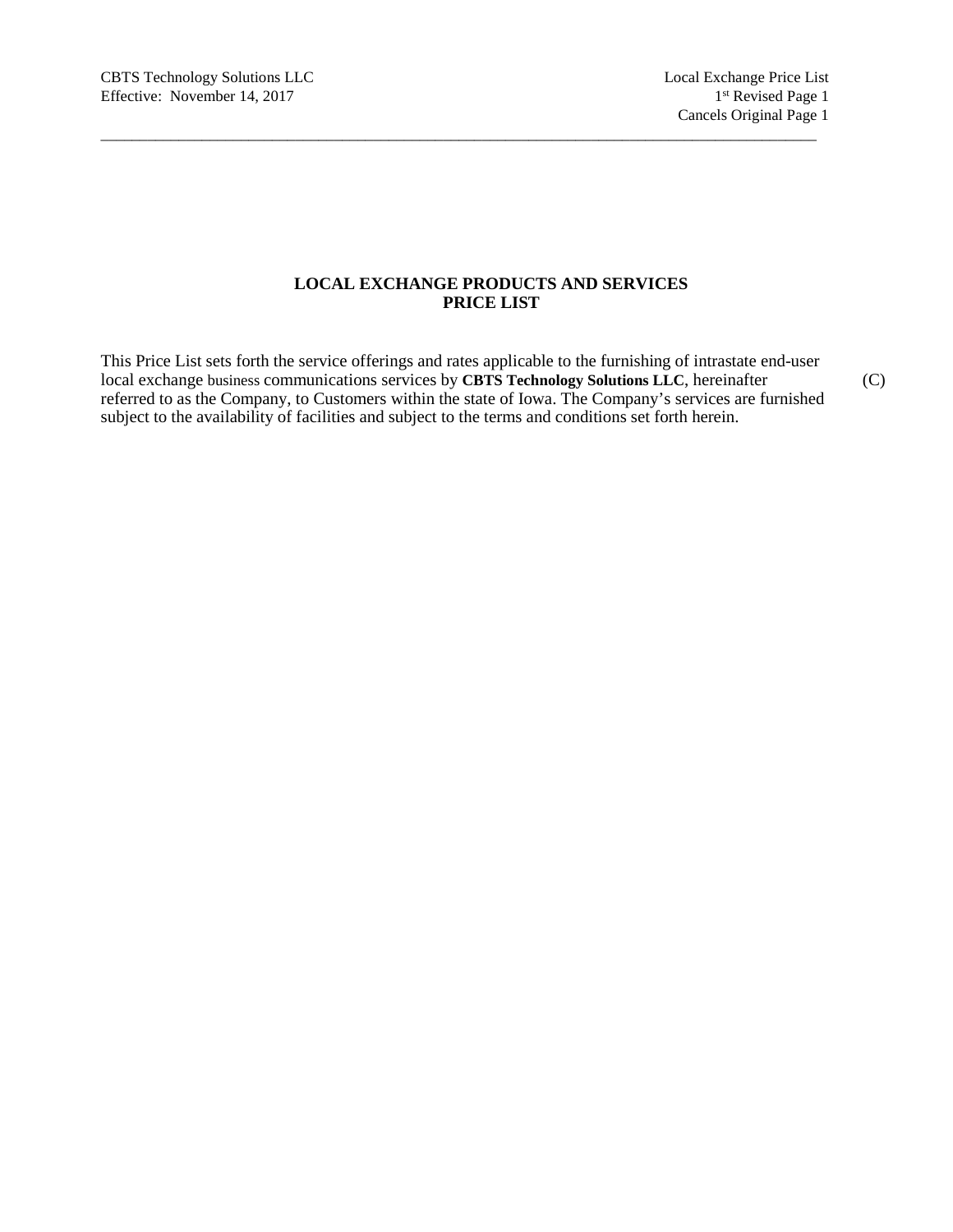#### 1. INSUFFICIENT FUND CHECKS

\$30.00

# 2. DIRECTORY LISTINGS

2.1 Non-Recurring Charges:

|                           | Per Listing or<br>Per number charges |  |
|---------------------------|--------------------------------------|--|
| <b>Additional Listing</b> | \$20.00                              |  |
| Alternate Listings        | 20.00                                |  |
| Non-Published Number      | 20.00                                |  |
| Foreign Listings          | 20.00                                |  |
|                           |                                      |  |

Non-Recurring charges will be applied when service is established and when there are subsequent changes to the listing.

 $\_$  ,  $\_$  ,  $\_$  ,  $\_$  ,  $\_$  ,  $\_$  ,  $\_$  ,  $\_$  ,  $\_$  ,  $\_$  ,  $\_$  ,  $\_$  ,  $\_$  ,  $\_$  ,  $\_$  ,  $\_$  ,  $\_$  ,  $\_$  ,  $\_$  ,  $\_$  ,  $\_$  ,  $\_$  ,  $\_$  ,  $\_$  ,  $\_$  ,  $\_$  ,  $\_$  ,  $\_$  ,  $\_$  ,  $\_$  ,  $\_$  ,  $\_$  ,  $\_$  ,  $\_$  ,  $\_$  ,  $\_$  ,  $\_$  ,

#### 2.2 Recurring Charges:

| <b>Additional Listing</b> | \$4.50 |
|---------------------------|--------|
| Alternate Listings        | 4.50   |
| Non-Published Number      | 2.00   |
| Foreign Listings          | 4.50   |

# 3. DIRECTORY ASSISTANCE

Each call to directory assistance will be charged as follows: \$1.99

# 4. OPERATOR ASSISTANCE

The following charges will be applied on a per call basis:

|    | 4.1 General Assistance                | \$1.00 |         |
|----|---------------------------------------|--------|---------|
|    | 4.2 Busy Line Verification            | \$3.00 |         |
|    | 4.3 Busy Line Interrupt               | \$5.00 |         |
| 5. | <b>BUSINESS ACCESS LINES</b>          |        |         |
|    | 5.1 Monthly Rate                      |        |         |
|    | <b>First Lines</b>                    |        | \$49.75 |
|    | <b>Additional Lines, All Accounts</b> |        | 49 75   |